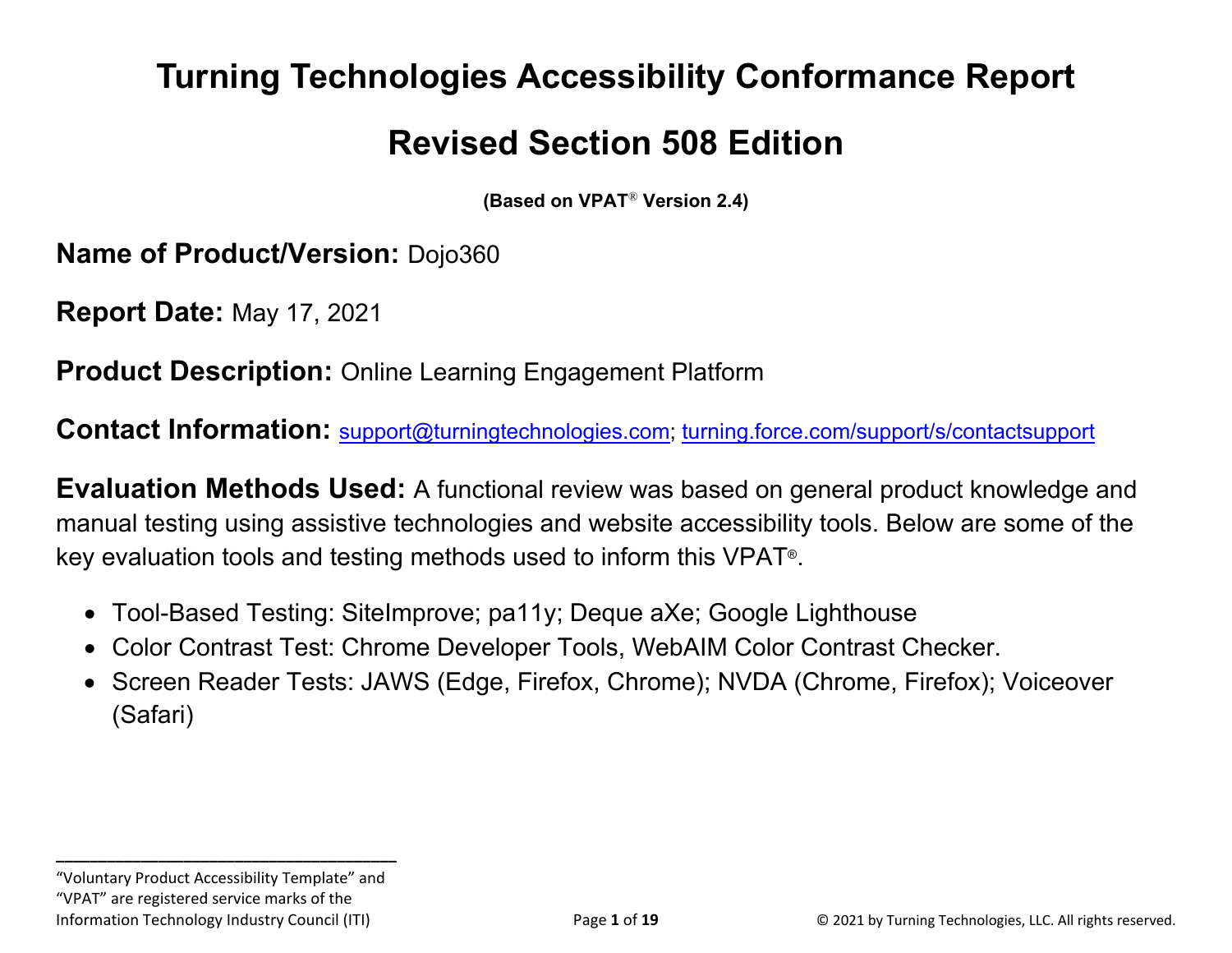## **Applicable Standards/Guidelines**

This report covers the degree of conformance for the following accessibility standard/guidelines:

| <b>Standard/Guideline</b>                                                                  | <b>Included In Report</b> |
|--------------------------------------------------------------------------------------------|---------------------------|
| Web Content Accessibility Guidelines 2.0                                                   | Level A (Yes)             |
|                                                                                            | Level AA (Yes)            |
|                                                                                            | Level AAA (No)            |
| Revised Section 508 standards published January 18, 2017 and corrected January 22,<br>2018 | (Yes)                     |

#### **Terms**

The terms used in the Conformance Level information are defined as follows:

- **Supports**: The functionality of the product has at least one method that meets the criterion without known defects or meets with equivalent facilitation.
- **Partially Supports**: Some functionality of the product does not meet the criterion.
- **Does Not Support**: The majority of product functionality does not meet the criterion.
- **Not Applicable**: The criterion is not relevant to the product.
- **Not Evaluated**: The product has not been evaluated against the criterion. This can be used only in WCAG 2.0 Level AAA.

## **WCAG 2.0 Report**

Tables 1 and 2 also document conformance with Revised Section 508:

- Chapter 5 501.1 Scope, 504.2 Content Creation or Editing
- Chapter 6 602.3 Electronic Support Documentation

Note: When reporting on conformance with the WCAG 2.0 Success Criteria, they are scoped for full pages, complete processes, and accessibility-supported ways of using technology as documented in the [WCAG 2.0 Conformance Requirements.](https://www.w3.org/TR/WCAG20/#conformance-reqs)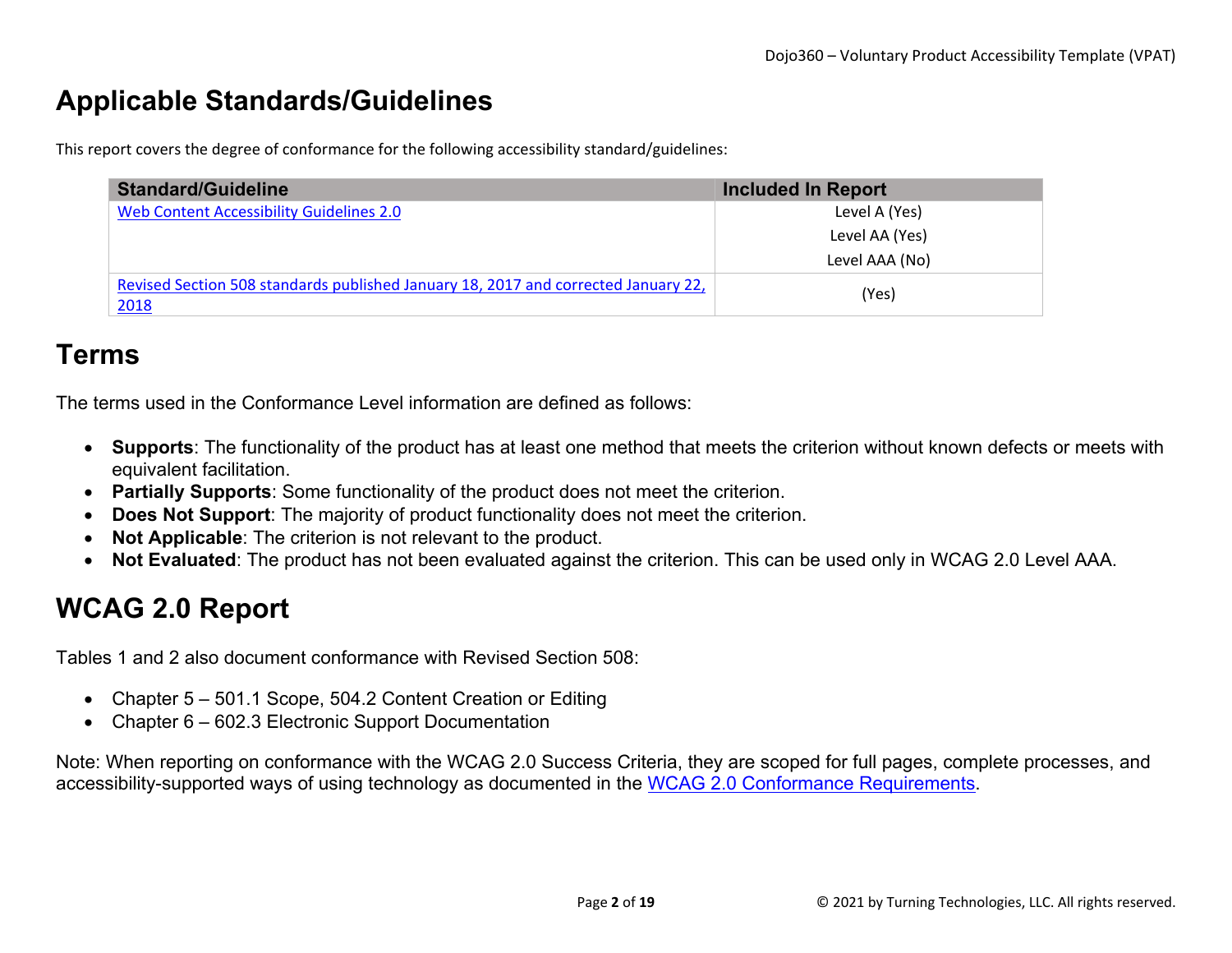#### **Table 1: Success Criteria, Level A**

| <b>Criteria</b>                                                                                                                                                                                                                        | <b>Conformance Level</b> | <b>Remarks and Explanations</b>                                                                                                                                                                        |
|----------------------------------------------------------------------------------------------------------------------------------------------------------------------------------------------------------------------------------------|--------------------------|--------------------------------------------------------------------------------------------------------------------------------------------------------------------------------------------------------|
| 1.1.1 Non-text Content (Level A)<br>Also applies to:<br><b>Revised Section 508</b><br>501 (Web)(Software)<br>$\bullet$<br>504.2 (Authoring Tool)<br>$\bullet$<br>602.3 (Support Docs)<br>$\bullet$                                     | Supports                 | Text alternatives are provided for non-text<br>$\bullet$<br>content that is used as part of the LMS such as<br>images and icons.<br>Users can add alternative text to their<br>uploaded course images. |
| 1.2.1 Audio-only and Video-only (Prerecorded) (Level A)<br>Also applies to:<br><b>Revised Section 508</b><br>501 (Web)(Software)<br>$\bullet$<br>504.2 (Authoring Tool)<br>$\bullet$<br>602.3 (Support Docs)<br>$\bullet$              | Supports                 | Time-based media are not a part of the LMS.<br>Users control the content they produce.                                                                                                                 |
| 1.2.2 Captions (Prerecorded) (Level A)<br>Also applies to:<br><b>Revised Section 508</b><br>501 (Web)(Software)<br>$\bullet$<br>504.2 (Authoring Tool)<br>$\bullet$<br>602.3 (Support Docs)<br>$\bullet$                               | Supports                 | Time-based media are not a part of the LMS.<br>$\bullet$<br>Users control the content they produce.<br>Users can embed a video link that supports<br>closed caption (e.g., YouTube).                   |
| 1.2.3 Audio Description or Media Alternative (Prerecorded) (Level A)<br>Also applies to:<br><b>Revised Section 508</b><br>501 (Web)(Software)<br>$\bullet$<br>504.2 (Authoring Tool)<br>$\bullet$<br>602.3 (Support Docs)<br>$\bullet$ | Supports                 | Time-based media are not a part of the LMS.<br>$\bullet$<br>Users control the content they produce.                                                                                                    |
| 1.3.1 Info and Relationships (Level A)<br>Also applies to:<br><b>Revised Section 508</b><br>501 (Web)(Software)<br>$\bullet$                                                                                                           | Supports                 | Content is conveyed visually through presentation can<br>be programmatically determined by assistive<br>technologies or are available in text.                                                         |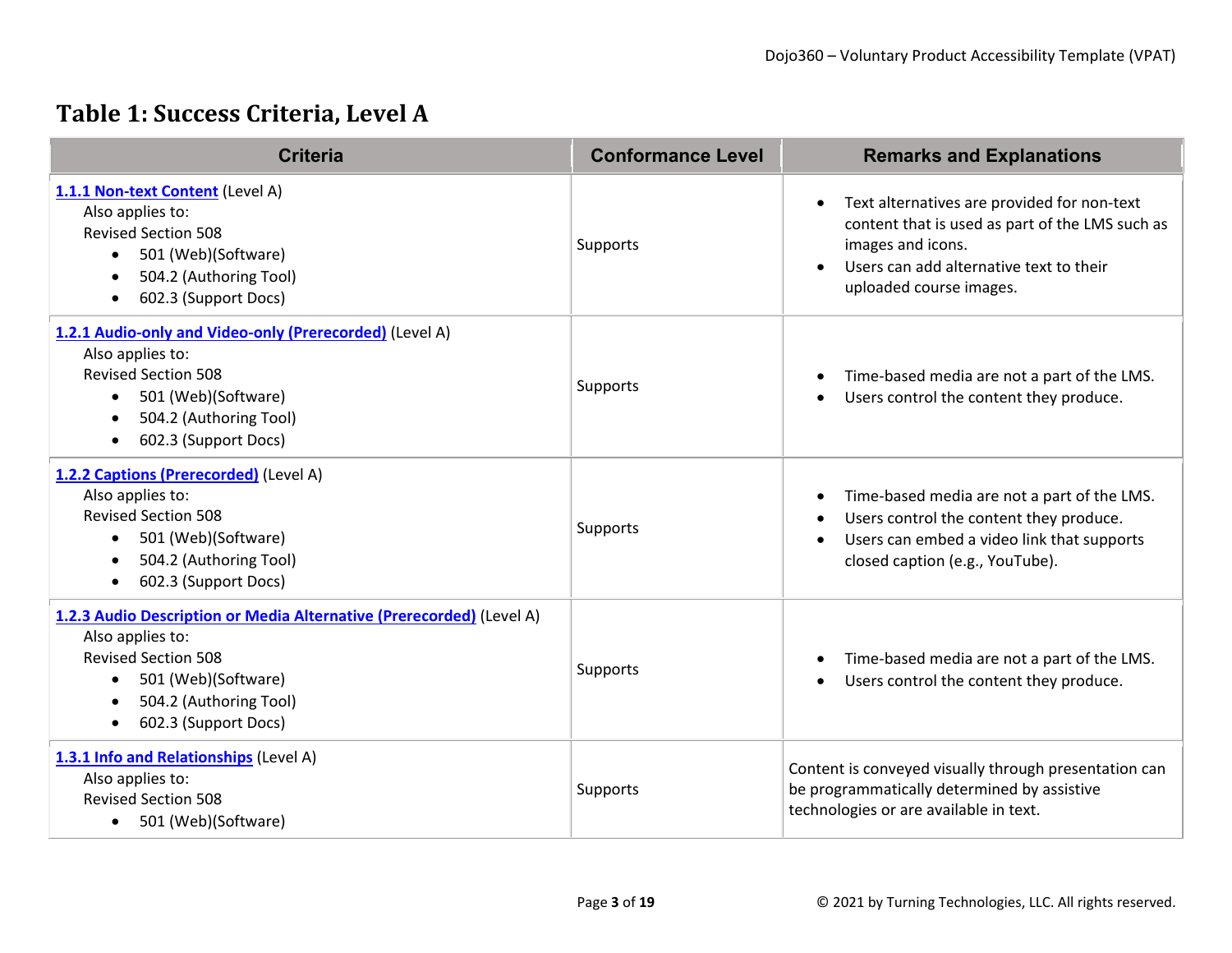| <b>Criteria</b>                                                                                                                                                                                | <b>Conformance Level</b>  | <b>Remarks and Explanations</b>                                                                                                                                                                                                                                                                                                                                                                                         |  |
|------------------------------------------------------------------------------------------------------------------------------------------------------------------------------------------------|---------------------------|-------------------------------------------------------------------------------------------------------------------------------------------------------------------------------------------------------------------------------------------------------------------------------------------------------------------------------------------------------------------------------------------------------------------------|--|
| 504.2 (Authoring Tool)<br>$\bullet$<br>602.3 (Support Docs)                                                                                                                                    |                           |                                                                                                                                                                                                                                                                                                                                                                                                                         |  |
| 1.3.2 Meaningful Sequence (Level A)<br>Also applies to:<br><b>Revised Section 508</b><br>501 (Web)(Software)<br>504.2 (Authoring Tool)<br>602.3 (Support Docs)<br>$\bullet$                    | Supports                  | The reading and navigation order are logical and<br>intuitive (moves left to right and top to bottom of the<br>page).                                                                                                                                                                                                                                                                                                   |  |
| 1.3.3 Sensory Characteristics (Level A)<br>Also applies to:<br><b>Revised Section 508</b><br>501 (Web)(Software)<br>$\bullet$<br>504.2 (Authoring Tool)<br>602.3 (Support Docs)                | <b>Partially Supports</b> | Any concepts suggested through shape, size, visual<br>location, orientation, or sound is also communicated<br>through language. Textual equivalents may be visible<br>or hidden (alternative text, title attribute, ARIA alerts,<br>etc.).<br>Exception:<br>The Hotspot question option is not accessible,<br>$\bullet$<br>due to requiring precise visual location on an<br>image.<br>Users control their own content. |  |
| 1.4.1 Use of Color (Level A)<br>Also applies to:<br><b>Revised Section 508</b><br>501 (Web)(Software)<br>$\bullet$<br>504.2 (Authoring Tool)<br>$\bullet$<br>602.3 (Support Docs)<br>$\bullet$ | Supports                  | Color is not used as the only visual means of<br>conveying information.                                                                                                                                                                                                                                                                                                                                                 |  |
| 1.4.2 Audio Control (Level A)<br>Also applies to:<br><b>Revised Section 508</b><br>501 (Web)(Software)<br>504.2 (Authoring Tool)<br>602.3 (Support Docs)                                       | Supports                  | Standard audio controls are available for video<br>and audio content.<br>Users control their own content.                                                                                                                                                                                                                                                                                                               |  |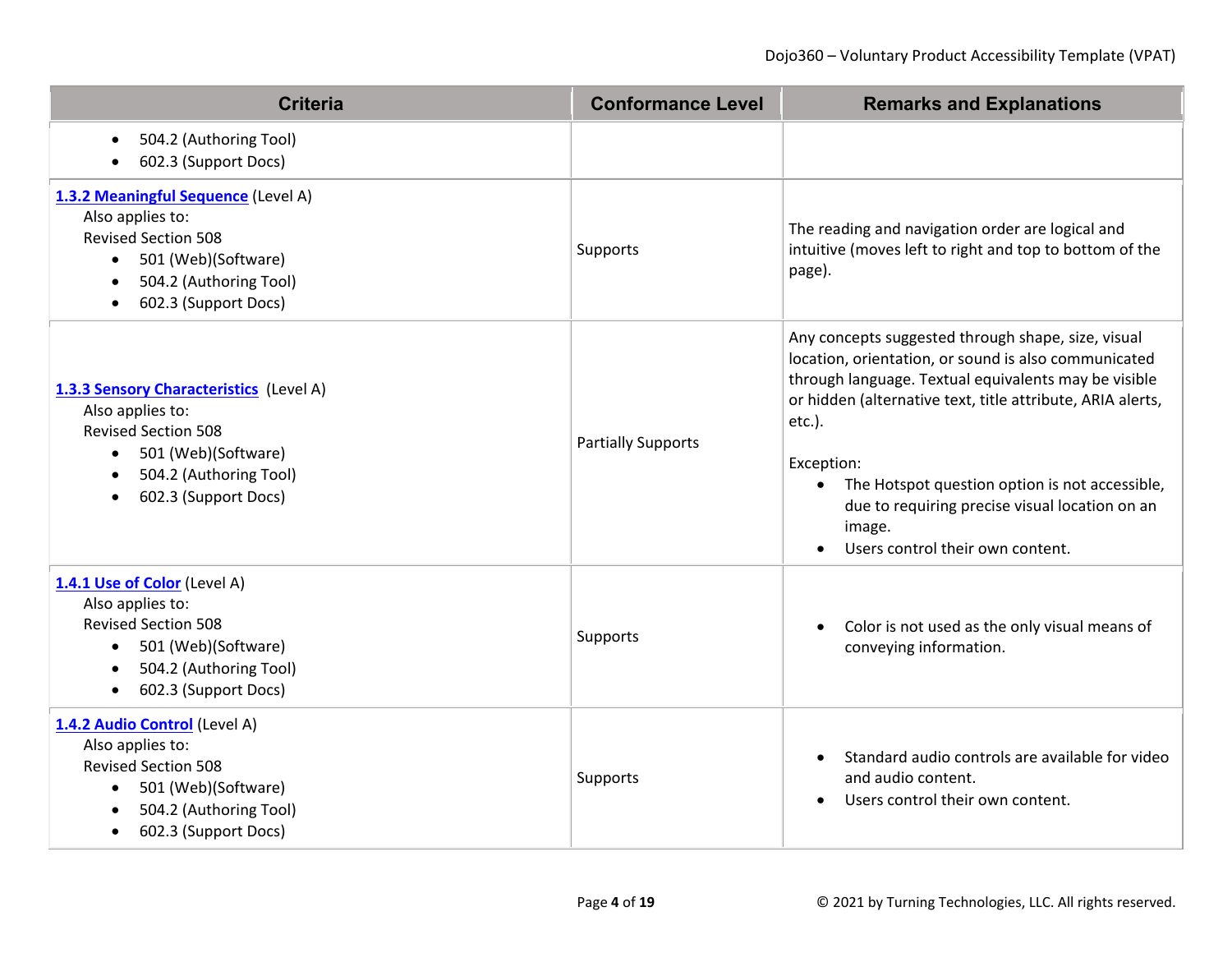| <b>Criteria</b>                                                                                                                                                                                     | <b>Conformance Level</b>  | <b>Remarks and Explanations</b>                                                                                                                                                                                                                                                                                                                                                                                                                                                                                              |  |
|-----------------------------------------------------------------------------------------------------------------------------------------------------------------------------------------------------|---------------------------|------------------------------------------------------------------------------------------------------------------------------------------------------------------------------------------------------------------------------------------------------------------------------------------------------------------------------------------------------------------------------------------------------------------------------------------------------------------------------------------------------------------------------|--|
| 2.1.1 Keyboard (Level A)<br>Also applies to:<br><b>Revised Section 508</b><br>501 (Web)(Software)<br>$\bullet$<br>504.2 (Authoring Tool)<br>$\bullet$<br>602.3 (Support Docs)<br>$\bullet$          | <b>Partially Supports</b> | Forms are accessible by keyboard and assistive<br>$\bullet$<br>technologies. Forms could use a combination<br>of fields, buttons, inline help, and links.<br>Some pop-up menu lists are not accessible or<br>$\bullet$<br>require navigation using the tab key rather<br>than the arrow keys - the more commonly<br>expected keyboard behavior.<br>The Hotspot question option is not keyboard<br>$\bullet$<br>accessible due to the visual requirement of the<br>activity.<br>Users control their own content.<br>$\bullet$ |  |
| 2.1.2 No Keyboard Trap (Level A)<br>Also applies to:<br><b>Revised Section 508</b><br>501 (Web)(Software)<br>$\bullet$<br>504.2 (Authoring Tool)<br>$\bullet$<br>602.3 (Support Docs)<br>$\bullet$  | Supports                  | No keyboard traps.                                                                                                                                                                                                                                                                                                                                                                                                                                                                                                           |  |
| 2.2.1 Timing Adjustable (Level A)<br>Also applies to:<br><b>Revised Section 508</b><br>501 (Web)(Software)<br>$\bullet$<br>504.2 (Authoring Tool)<br>$\bullet$<br>602.3 (Support Docs)<br>$\bullet$ | Supports                  | Instructor roles control the time of sessions in real-<br>time.                                                                                                                                                                                                                                                                                                                                                                                                                                                              |  |
| 2.2.2 Pause, Stop, Hide (Level A)<br>Also applies to:<br><b>Revised Section 508</b><br>501 (Web)(Software)<br>$\bullet$<br>504.2 (Authoring Tool)<br>$\bullet$<br>602.3 (Support Docs)<br>$\bullet$ | Supports                  | Instructor roles control the time of sessions in real-<br>time.                                                                                                                                                                                                                                                                                                                                                                                                                                                              |  |
| 2.3.1 Three Flashes or Below Threshold (Level A)<br>Also applies to:                                                                                                                                | Supports                  | The product does not contain any flashing<br>$\bullet$<br>contents that would violate this criterion.                                                                                                                                                                                                                                                                                                                                                                                                                        |  |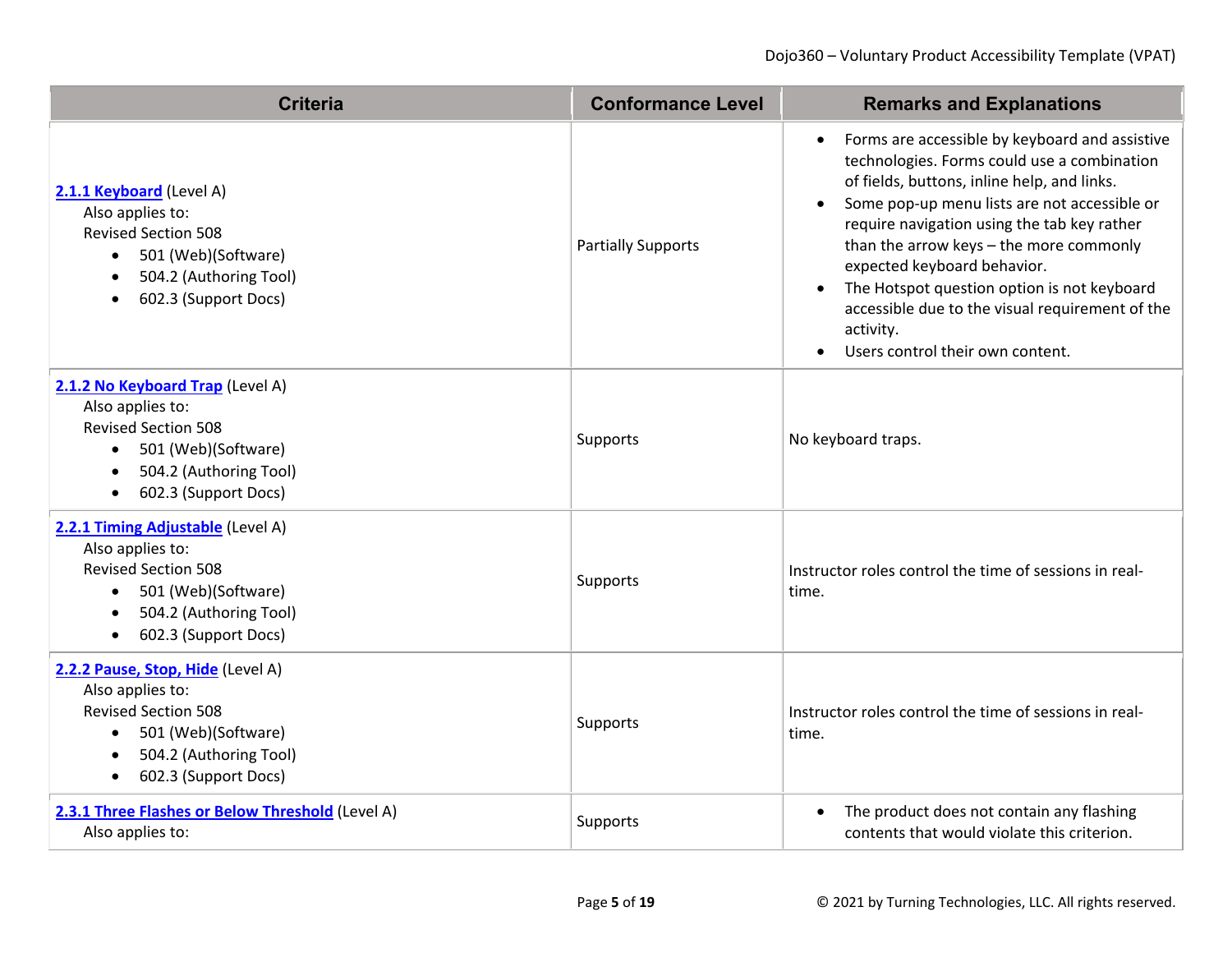| <b>Criteria</b>                                                                                                                                                                                                                                                       | <b>Conformance Level</b> | <b>Remarks and Explanations</b>                                                                                                                                                                                                       |
|-----------------------------------------------------------------------------------------------------------------------------------------------------------------------------------------------------------------------------------------------------------------------|--------------------------|---------------------------------------------------------------------------------------------------------------------------------------------------------------------------------------------------------------------------------------|
| <b>Revised Section 508</b><br>501 (Web)(Software)<br>$\bullet$<br>504.2 (Authoring Tool)<br>$\bullet$<br>602.3 (Support Docs)<br>$\bullet$                                                                                                                            |                          | Users control their own content.<br>$\bullet$                                                                                                                                                                                         |
| 2.4.1 Bypass Blocks (Level A)<br>Also applies to:<br><b>Revised Section 508</b><br>501 (Web)(Software) – Does not apply to non-web software<br>$\bullet$<br>504.2 (Authoring Tool)<br>$\bullet$<br>602.3 (Support Docs) - Does not apply to non-web docs<br>$\bullet$ | Does Not Support         | The product currently lacks Skip to main<br>$\bullet$<br>content links, headings and ARIA landmarks to<br>help users avoid repetitive and non-essential<br>content.<br>Users control their own content.                               |
| 2.4.2 Page Titled (Level A)<br>Also applies to:<br><b>Revised Section 508</b><br>501 (Web)(Software)<br>$\bullet$<br>504.2 (Authoring Tool)<br>$\bullet$<br>602.3 (Support Docs)<br>$\bullet$                                                                         | Supports                 | Web pages have titles or headings that<br>$\bullet$<br>describe the topic or purpose.<br>Users control their own content.<br>$\bullet$<br>Exception:<br>iFrames for embedded videos may not have<br>$\bullet$<br>the title attribute. |
| 2.4.3 Focus Order (Level A)<br>Also applies to:<br><b>Revised Section 508</b><br>501 (Web)(Software)<br>$\bullet$<br>504.2 (Authoring Tool)<br>$\bullet$<br>602.3 (Support Docs)<br>$\bullet$                                                                         | Supports                 | Each page has a logical tab order.<br>Users control their own content.                                                                                                                                                                |
| 2.4.4 Link Purpose (In Context) (Level A)<br>Also applies to:<br><b>Revised Section 508</b><br>501 (Web)(Software)<br>$\bullet$<br>504.2 (Authoring Tool)<br>$\bullet$<br>602.3 (Support Docs)<br>$\bullet$                                                           | Supports                 | Links are unique and contextual.<br>$\bullet$<br>Users can add a title description to their<br>$\bullet$<br>content link text.                                                                                                        |
| 3.1.1 Language of Page (Level A)<br>Also applies to:                                                                                                                                                                                                                  | Supports                 | Pages have a specified language embedded (English by<br>default).                                                                                                                                                                     |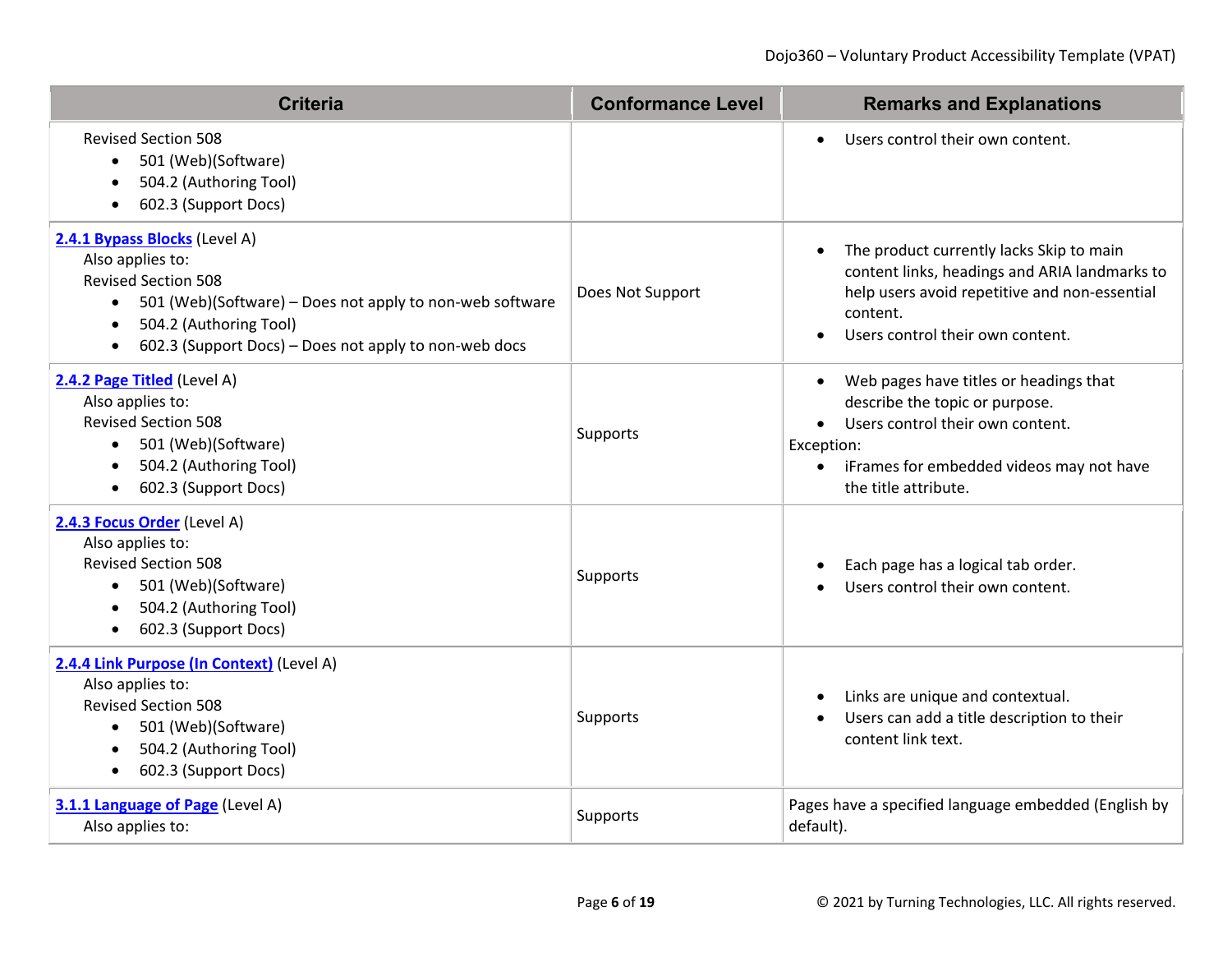| <b>Criteria</b>                                                                                                                                                                                                 | <b>Conformance Level</b>  | <b>Remarks and Explanations</b>                                                                                                                                                                                                     |
|-----------------------------------------------------------------------------------------------------------------------------------------------------------------------------------------------------------------|---------------------------|-------------------------------------------------------------------------------------------------------------------------------------------------------------------------------------------------------------------------------------|
| <b>Revised Section 508</b><br>501 (Web)(Software)<br>$\bullet$<br>504.2 (Authoring Tool)<br>602.3 (Support Docs)<br>$\bullet$                                                                                   |                           |                                                                                                                                                                                                                                     |
| 3.2.1 On Focus (Level A)<br>Also applies to:<br><b>Revised Section 508</b><br>501 (Web)(Software)<br>$\bullet$<br>504.2 (Authoring Tool)<br>$\bullet$<br>602.3 (Support Docs)<br>$\bullet$                      | Supports                  | When any user interface component receives focus, it<br>does not initiate a change of context.                                                                                                                                      |
| 3.2.2 On Input (Level A)<br>Also applies to:<br><b>Revised Section 508</b><br>501 (Web)(Software)<br>$\bullet$<br>504.2 (Authoring Tool)<br>$\bullet$<br>602.3 (Support Docs)<br>$\bullet$                      | Supports                  | Submission buttons are used to initiate a change of<br>context, or description is provided to the user before<br>action is taken.                                                                                                   |
| <b>3.3.1 Error Identification (Level A)</b><br>Also applies to:<br><b>Revised Section 508</b><br>501 (Web)(Software)<br>$\bullet$<br>504.2 (Authoring Tool)<br>$\bullet$<br>602.3 (Support Docs)<br>$\bullet$   | <b>Partially Supports</b> | Error messages are communicated using a combination<br>of ARIA alerts, ARIA landmarks, headings and links.<br>Where possible, error messages describe each error<br>and link to the appropriate field for resolving the error.      |
| <b>3.3.2 Labels or Instructions (Level A)</b><br>Also applies to:<br><b>Revised Section 508</b><br>501 (Web)(Software)<br>$\bullet$<br>504.2 (Authoring Tool)<br>$\bullet$<br>602.3 (Support Docs)<br>$\bullet$ | Supports                  | Forms have clear headings, labels, field sets,<br>$\bullet$<br>and buttons. Inline help is provided as needed.<br>The expanded/collapsed state of secondary<br>form content is clearly indicated, and the fields<br>are accessible. |
| 4.1.1 Parsing (Level A)<br>Also applies to:                                                                                                                                                                     | <b>Partially Supports</b> | Web pages are written to HTML5<br>specifications.                                                                                                                                                                                   |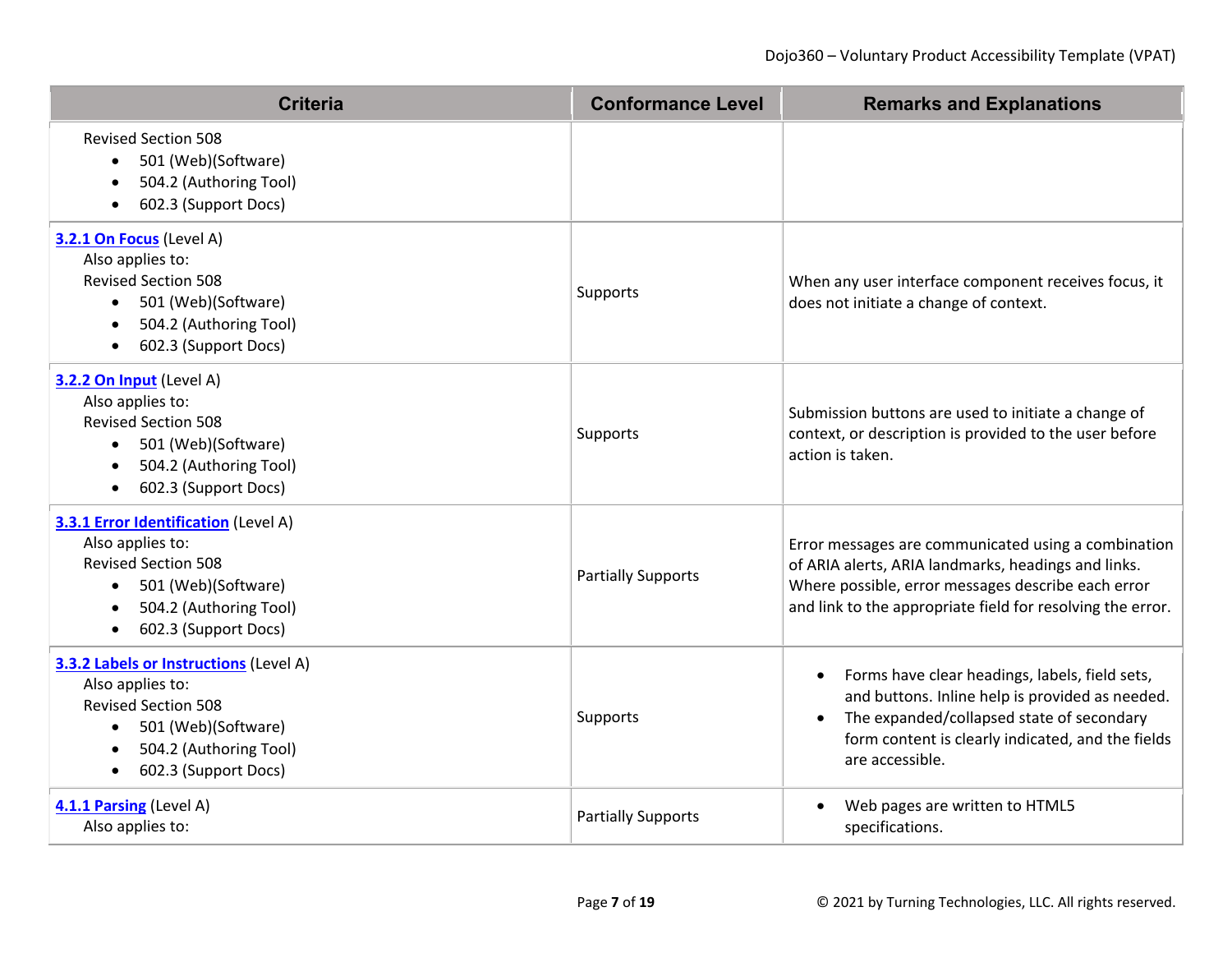| <b>Criteria</b>                                                                                                                                                           | <b>Conformance Level</b> | <b>Remarks and Explanations</b>                                                                                                                                                                                                                                                                                                                                 |
|---------------------------------------------------------------------------------------------------------------------------------------------------------------------------|--------------------------|-----------------------------------------------------------------------------------------------------------------------------------------------------------------------------------------------------------------------------------------------------------------------------------------------------------------------------------------------------------------|
| <b>Revised Section 508</b><br>501 (Web)(Software)<br>504.2 (Authoring Tool)<br>$\bullet$<br>602.3 (Support Docs)<br>$\bullet$                                             |                          | Users control their own content.<br>Exception:<br>Multiple elements with the same ID. IDs must<br>be unique.                                                                                                                                                                                                                                                    |
| 4.1.2 Name, Role, Value (Level A)<br>Also applies to:<br><b>Revised Section 508</b><br>501 (Web)(Software)<br>504.2 (Authoring Tool)<br>$\bullet$<br>602.3 (Support Docs) | Does Not Support         | Some form elements for administrator roles do<br>not have a label or are not semantically<br>marked correctly. Thus, users of assistive<br>technology will not be able to correctly or<br>easily interpret the information.<br>Several instances of WAI-ARIA attributes (e.g.,<br>aria-labelledby) with references to an ID that<br>does not exist on the page. |

#### **Table 2: Success Criteria, Level AA**

| <b>Criteria</b>                                                                                                                                                                                                    | <b>Conformance Level</b> | <b>Remarks and Explanations</b>                                                             |
|--------------------------------------------------------------------------------------------------------------------------------------------------------------------------------------------------------------------|--------------------------|---------------------------------------------------------------------------------------------|
| 1.2.4 Captions (Live) (Level AA)<br>Also applies to:<br><b>Revised Section 508</b><br>501 (Web)(Software)<br>$\bullet$<br>504.2 (Authoring Tool)<br>$\bullet$<br>602.3 (Support Docs)                              | Supports                 | Time-based media are not part of the LMS by<br>default.<br>Users control their own content. |
| 1.2.5 Audio Description (Prerecorded) (Level AA)<br>Also applies to:<br><b>Revised Section 508</b><br>501 (Web)(Software)<br>$\bullet$<br>504.2 (Authoring Tool)<br>$\bullet$<br>602.3 (Support Docs)<br>$\bullet$ | Supports                 | Not applicable.                                                                             |
| 1.4.3 Contrast (Minimum) (Level AA)                                                                                                                                                                                | Supports                 | Foreground to background contrast adheres to                                                |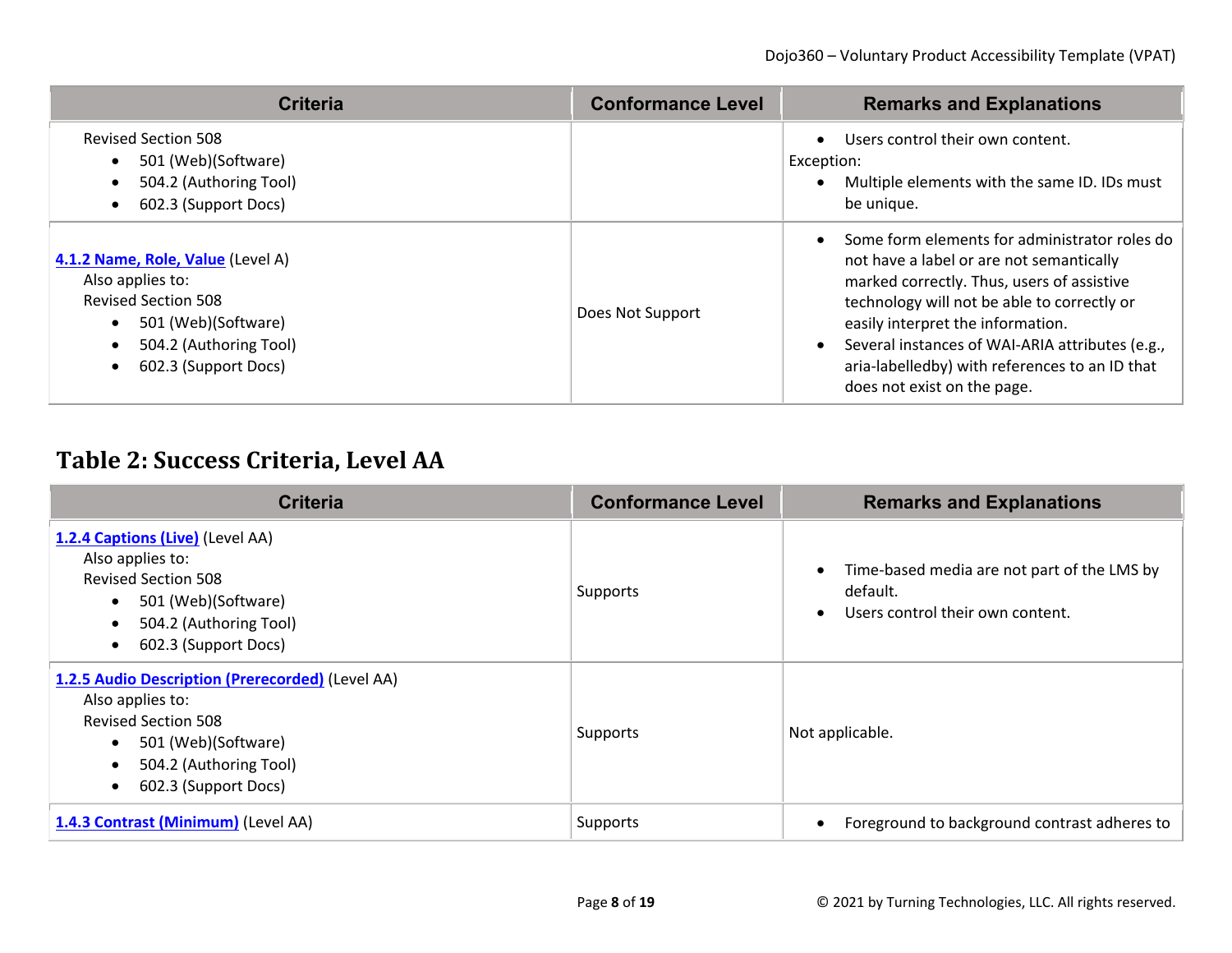| <b>Criteria</b>                                                                                                                                                                                                                                                        | <b>Conformance Level</b> | <b>Remarks and Explanations</b>                                                                                                                     |
|------------------------------------------------------------------------------------------------------------------------------------------------------------------------------------------------------------------------------------------------------------------------|--------------------------|-----------------------------------------------------------------------------------------------------------------------------------------------------|
| Also applies to:<br><b>Revised Section 508</b><br>501 (Web)(Software)<br>$\bullet$<br>504.2 (Authoring Tool)<br>$\bullet$<br>602.3 (Support Docs)<br>$\bullet$                                                                                                         |                          | color contrast standards.<br>Users control their own content.<br>$\bullet$                                                                          |
| 1.4.4 Resize text (Level AA)<br>Also applies to:<br><b>Revised Section 508</b><br>501 (Web)(Software)<br>$\bullet$<br>504.2 (Authoring Tool)<br>$\bullet$<br>602.3 (Support Docs)<br>$\bullet$                                                                         | Supports                 | Text and icons can be resized up to 200%<br>$\bullet$<br>without loss of content or functionality.<br>Users control their own content.<br>$\bullet$ |
| 1.4.5 Images of Text (Level AA)<br>Also applies to:<br><b>Revised Section 508</b><br>501 (Web)(Software)<br>$\bullet$<br>504.2 (Authoring Tool)<br>$\bullet$<br>602.3 (Support Docs)<br>$\bullet$                                                                      | Supports                 | Images of text are not used by default.<br>Users control their own content.                                                                         |
| 2.4.5 Multiple Ways (Level AA)<br>Also applies to:<br><b>Revised Section 508</b><br>501 (Web)(Software) - Does not apply to non-web software<br>$\bullet$<br>504.2 (Authoring Tool)<br>$\bullet$<br>602.3 (Support Docs) – Does not apply to non-web docs<br>$\bullet$ | Supports                 | Pages have consistent navigation areas.<br>The search and find features built into assistive<br>technologies.<br>Users control their own content.   |
| 2.4.6 Headings and Labels (Level AA)<br>Also applies to:<br><b>Revised Section 508</b><br>501 (Web)(Software)<br>$\bullet$<br>504.2 (Authoring Tool)<br>$\bullet$<br>602.3 (Support Docs)<br>$\bullet$                                                                 | Supports                 | Pages have descriptive headings and labels.<br>Users control their own content.                                                                     |
| 2.4.7 Focus Visible (Level AA)                                                                                                                                                                                                                                         | Supports                 | • A visible focus indicator or effect is present on                                                                                                 |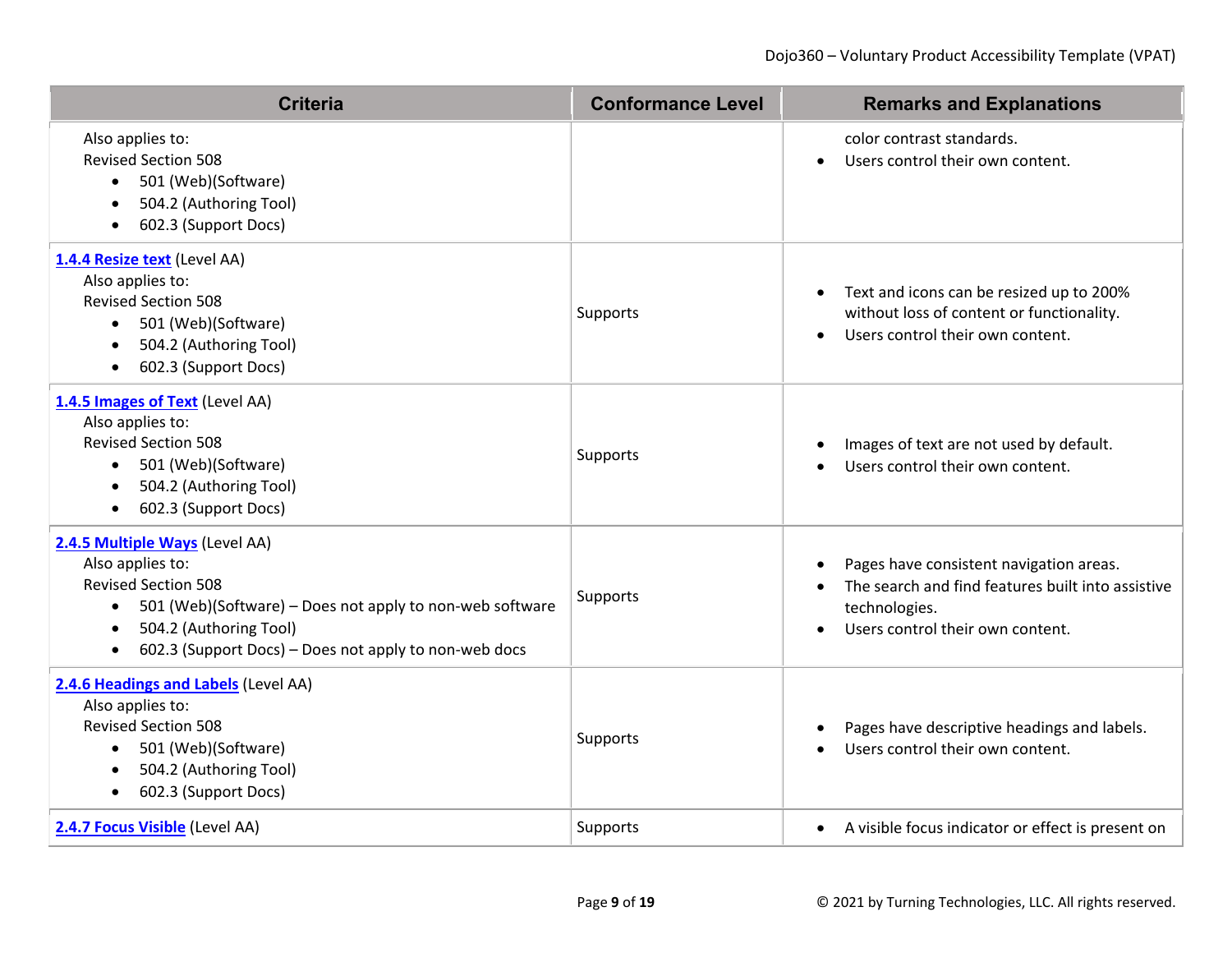| <b>Criteria</b>                                                                                                                                                                                                                                                                       | <b>Conformance Level</b>  | <b>Remarks and Explanations</b>                                                                                                                                                                                                                                                                                                                |
|---------------------------------------------------------------------------------------------------------------------------------------------------------------------------------------------------------------------------------------------------------------------------------------|---------------------------|------------------------------------------------------------------------------------------------------------------------------------------------------------------------------------------------------------------------------------------------------------------------------------------------------------------------------------------------|
| Also applies to:<br><b>Revised Section 508</b><br>501 (Web)(Software)<br>$\bullet$<br>504.2 (Authoring Tool)<br>$\bullet$<br>602.3 (Support Docs)<br>$\bullet$                                                                                                                        |                           | all focusable interface elements for keyboard<br>and screen reader navigation.                                                                                                                                                                                                                                                                 |
| 3.1.2 Language of Parts (Level AA)<br>Also applies to:<br><b>Revised Section 508</b><br>501 (Web)(Software)<br>$\bullet$<br>504.2 (Authoring Tool)<br>$\bullet$<br>602.3 (Support Docs)<br>$\bullet$                                                                                  | Supports                  | All parts have a specified language embedded<br>(English by default).<br>Users control their own content.                                                                                                                                                                                                                                      |
| <b>3.2.3 Consistent Navigation (Level AA)</b><br>Also applies to:<br><b>Revised Section 508</b><br>501 (Web)(Software) - Does not apply to non-web software<br>$\bullet$<br>504.2 (Authoring Tool)<br>$\bullet$<br>602.3 (Support Docs) - Does not apply to non-web docs<br>$\bullet$ | Supports                  | Navigation models are consistent throughout the<br>application.                                                                                                                                                                                                                                                                                |
| 3.2.4 Consistent Identification (Level AA)<br>Also applies to:<br><b>Revised Section 508</b><br>501 (Web)(Software) - Does not apply to non-web software<br>$\bullet$<br>504.2 (Authoring Tool)<br>$\bullet$<br>602.3 (Support Docs) – Does not apply to non-web docs                 | Supports                  | Components with the same functionality are labeled<br>and identified consistently throughout the application.                                                                                                                                                                                                                                  |
| <b>3.3.3 Error Suggestion</b> (Level AA)<br>Also applies to:<br><b>Revised Section 508</b><br>501 (Web)(Software)<br>$\bullet$<br>504.2 (Authoring Tool)<br>$\bullet$<br>602.3 (Support Docs)                                                                                         | <b>Partially Supports</b> | Error messages are communicated using a combination<br>of ARIA alerts, ARIA landmarks, headings and links.<br>Where possible, error messages describe each error<br>and link to the appropriate field for resolving the error.<br>Exception:<br>Screen reader users during a session are not<br>notified when the instructor moves to the next |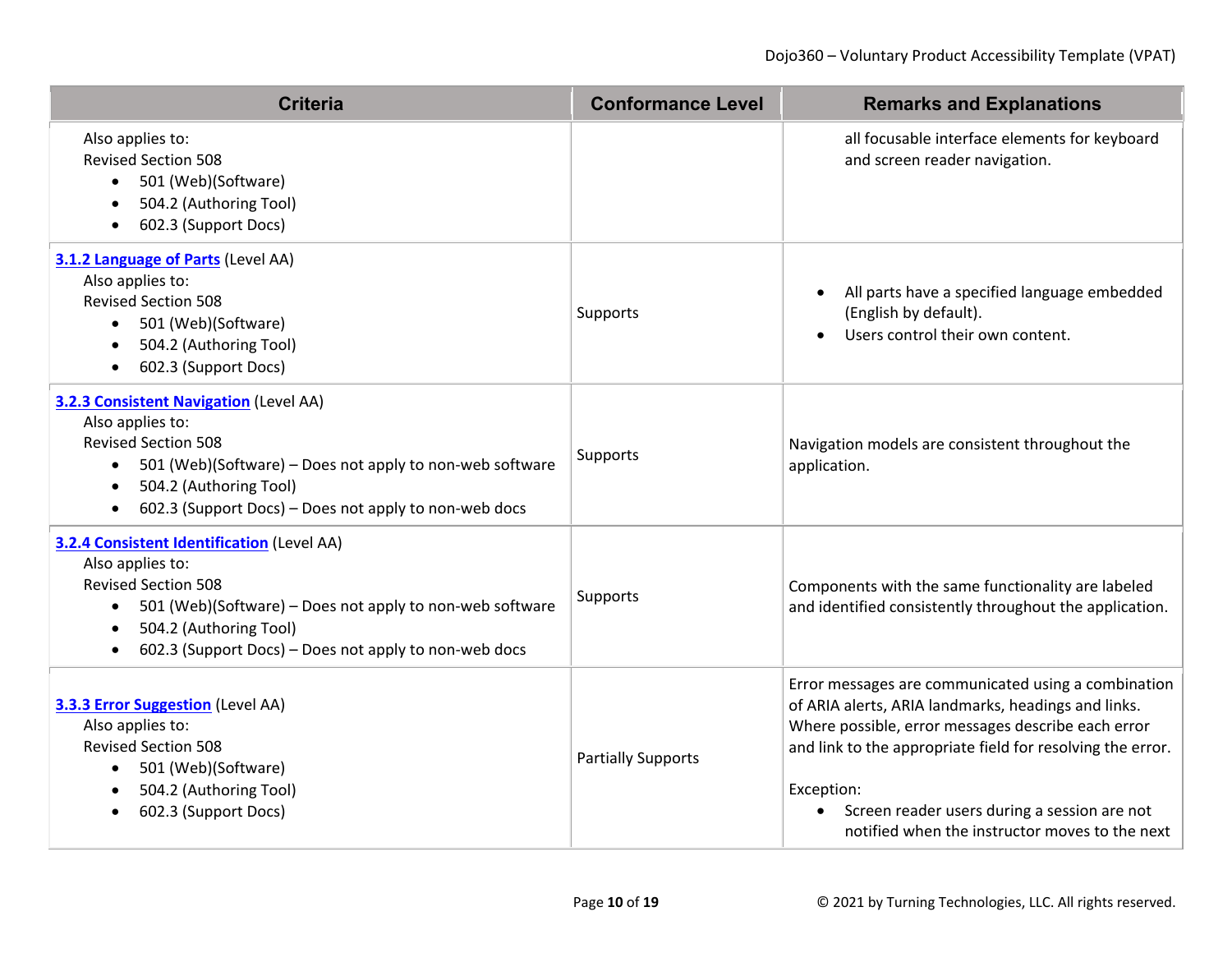| <b>Criteria</b>                                                                                                                                                                                                 | <b>Conformance Level</b> | <b>Remarks and Explanations</b>                                                                                                  |
|-----------------------------------------------------------------------------------------------------------------------------------------------------------------------------------------------------------------|--------------------------|----------------------------------------------------------------------------------------------------------------------------------|
|                                                                                                                                                                                                                 |                          | slide or question.<br>No accessible notification for screen readers<br>when messages are sent/received during a<br>chat session. |
| 3.3.4 Error Prevention (Legal, Financial, Data) (Level AA)<br>Also applies to:<br><b>Revised Section 508</b><br>501 (Web)(Software)<br>$\bullet$<br>504.2 (Authoring Tool)<br>$\bullet$<br>602.3 (Support Docs) | Supports                 | Not applicable.                                                                                                                  |

#### **Table 3: Success Criteria, Level AAA**

Notes: Deleted; Not applicable.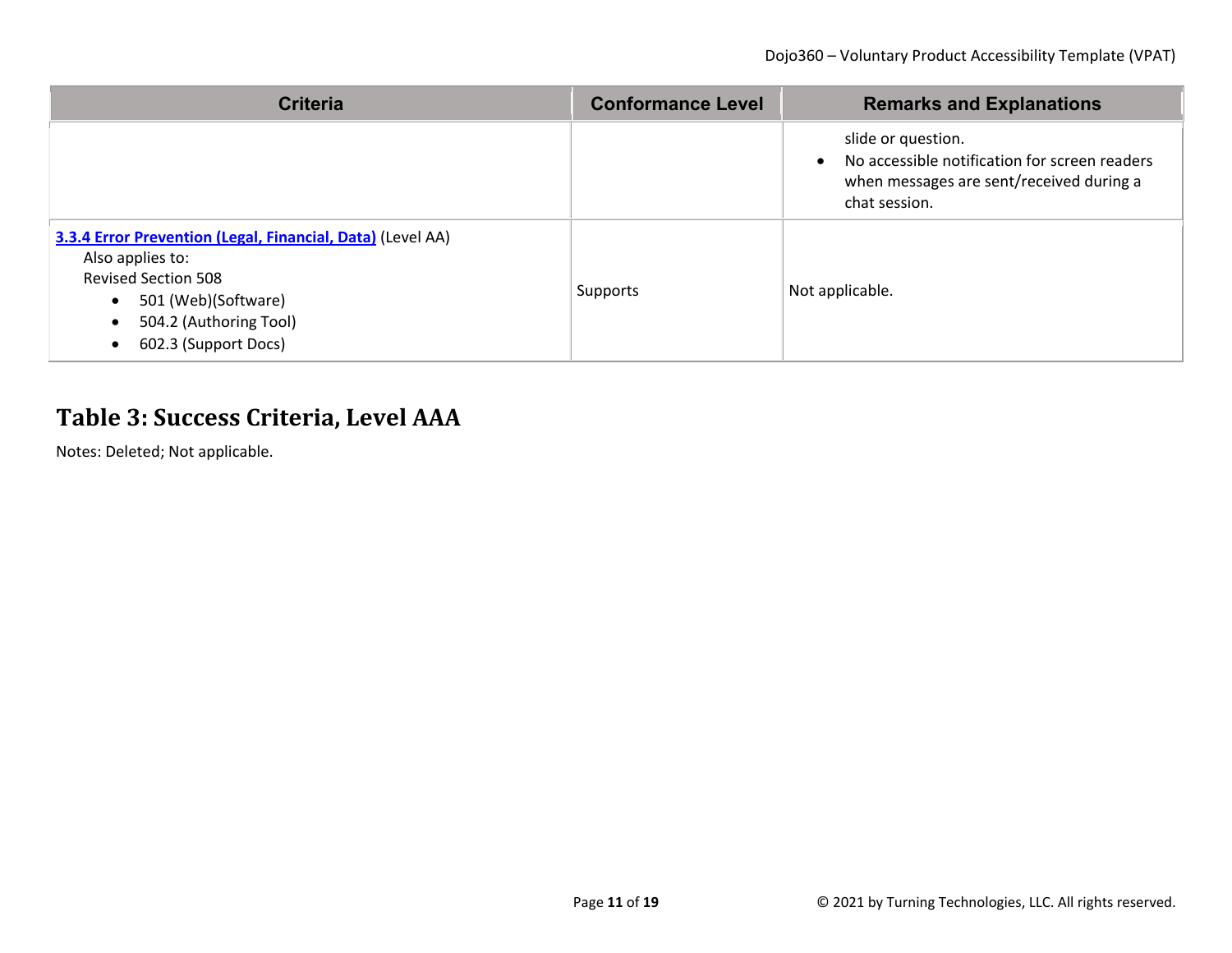## **Revised Section 508 Report**

#### **Chapter 3: [Functional Performance Criteria](https://www.access-board.gov/guidelines-and-standards/communications-and-it/about-the-ict-refresh/final-rule/text-of-the-standards-and-guidelines#302-functional-performance-criteria) (FPC)**

| <b>Criteria</b>                   | <b>Conformance Level</b>  | <b>Remarks and Explanations</b>                                                                                                                                                                                                                                                                                                                               |
|-----------------------------------|---------------------------|---------------------------------------------------------------------------------------------------------------------------------------------------------------------------------------------------------------------------------------------------------------------------------------------------------------------------------------------------------------|
| 302.1 Without Vision              | <b>Partially Supports</b> | The product uses standard HTML and<br>WAI-ARIA attributes to describe the<br>identity, operation, and state of user<br>interface elements to Assistive<br>Technologies.                                                                                                                                                                                       |
| 302.2 With Limited Vision         | Supports                  | Supports when combined with<br>compatible assistive technology.<br>All product functionalities<br>$\bullet$<br>perform well at 200% zoom level.<br>Color contrast of foreground text<br>with background is maintained<br>according to standard<br>specifications.<br>Icons and text resize with<br>browser (and other technology)<br>scaling/zooming options. |
| 302.3 Without Perception of Color | Supports                  | Color is not used as the only visual means<br>of conveying information, indicating an<br>action, prompting a response, or<br>distinguishing a visual element.                                                                                                                                                                                                 |
| 302.4 Without Hearing             | Not Applicable            | No auditory alerts are used.                                                                                                                                                                                                                                                                                                                                  |
| 302.5 With Limited Hearing        | Not Applicable            | No auditory alerts are used.                                                                                                                                                                                                                                                                                                                                  |
| 302.6 Without Speech              | Not Applicable            | Speech input is not required.                                                                                                                                                                                                                                                                                                                                 |
| 302.7 With Limited Manipulation   | <b>Partially Supports</b> | Supports when combined with<br>compatible assistive technology.<br>The product does not fully support<br>standard input mechanisms such as user-                                                                                                                                                                                                              |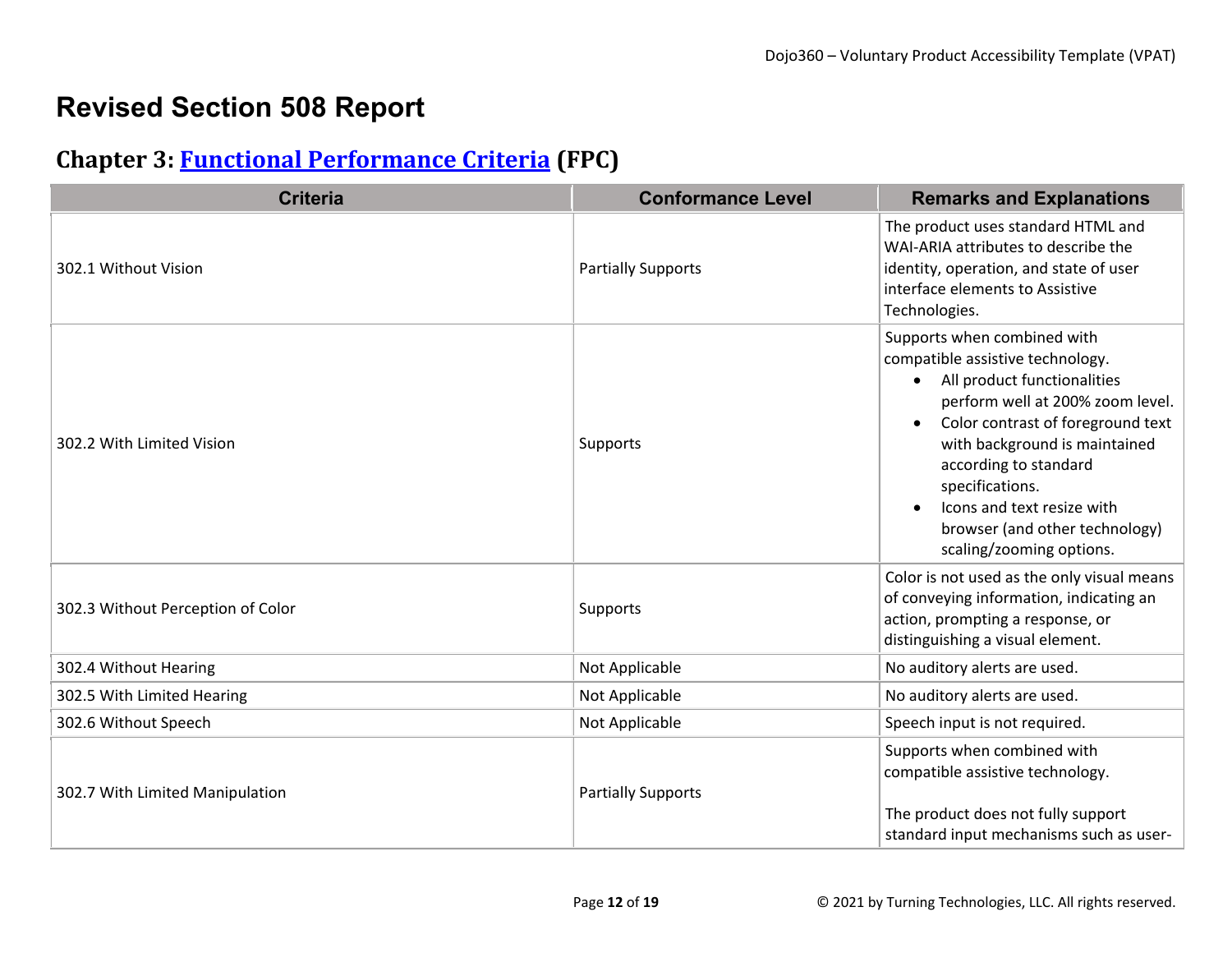| <b>Criteria</b>                                                | <b>Conformance Level</b> | <b>Remarks and Explanations</b>                                                                                                                                                                                                                                                                                                                  |
|----------------------------------------------------------------|--------------------------|--------------------------------------------------------------------------------------------------------------------------------------------------------------------------------------------------------------------------------------------------------------------------------------------------------------------------------------------------|
|                                                                |                          | provided keyboards and pointing devices.<br>Usage of the product does not require<br>fine motor controls nor simultaneous<br>actions.                                                                                                                                                                                                            |
| 302.8 With Limited Reach and Strength                          | Not Applicable           |                                                                                                                                                                                                                                                                                                                                                  |
| 302.9 With Limited Language, Cognitive, and Learning Abilities | Supports                 | Efforts have been made to apply<br>accessibility best practices to alternative<br>software. See the responses in the WCAG<br>2.0 section of this report.<br>Simple language is used for text<br>content.<br>Visual illustrations are used along<br>with text.<br>Interface navigation is made<br>simple through use of<br>hierarchical headings. |

# **Chapter 4: [Hardware](https://www.access-board.gov/guidelines-and-standards/communications-and-it/about-the-ict-refresh/final-rule/text-of-the-standards-and-guidelines#401-general)**

| <b>Criteria</b>                               | <b>Conformance Level</b>            | <b>Remarks and Explanations</b>     |
|-----------------------------------------------|-------------------------------------|-------------------------------------|
| <b>402 Closed Functionality</b>               | Heading cell - no response required | Heading cell - no response required |
| 402.1 General                                 | Heading cell - no response required | Heading cell - no response required |
| 402.2 Speech-Output Enabled                   | Heading cell - no response required | Heading cell - no response required |
| 402.2.1 Information Displayed On-Screen       | Not Applicable                      |                                     |
| 402.2.2 Transactional Outputs                 | Not Applicable                      |                                     |
| 402.2.3 Speech Delivery Type and Coordination | Not Applicable                      |                                     |
| 402.2.4 User Control                          | Not Applicable                      |                                     |
| 402.2.5 Braille Instructions                  | Not Applicable                      |                                     |
| 402.3 Volume                                  | Heading cell - no response required | Heading cell - no response required |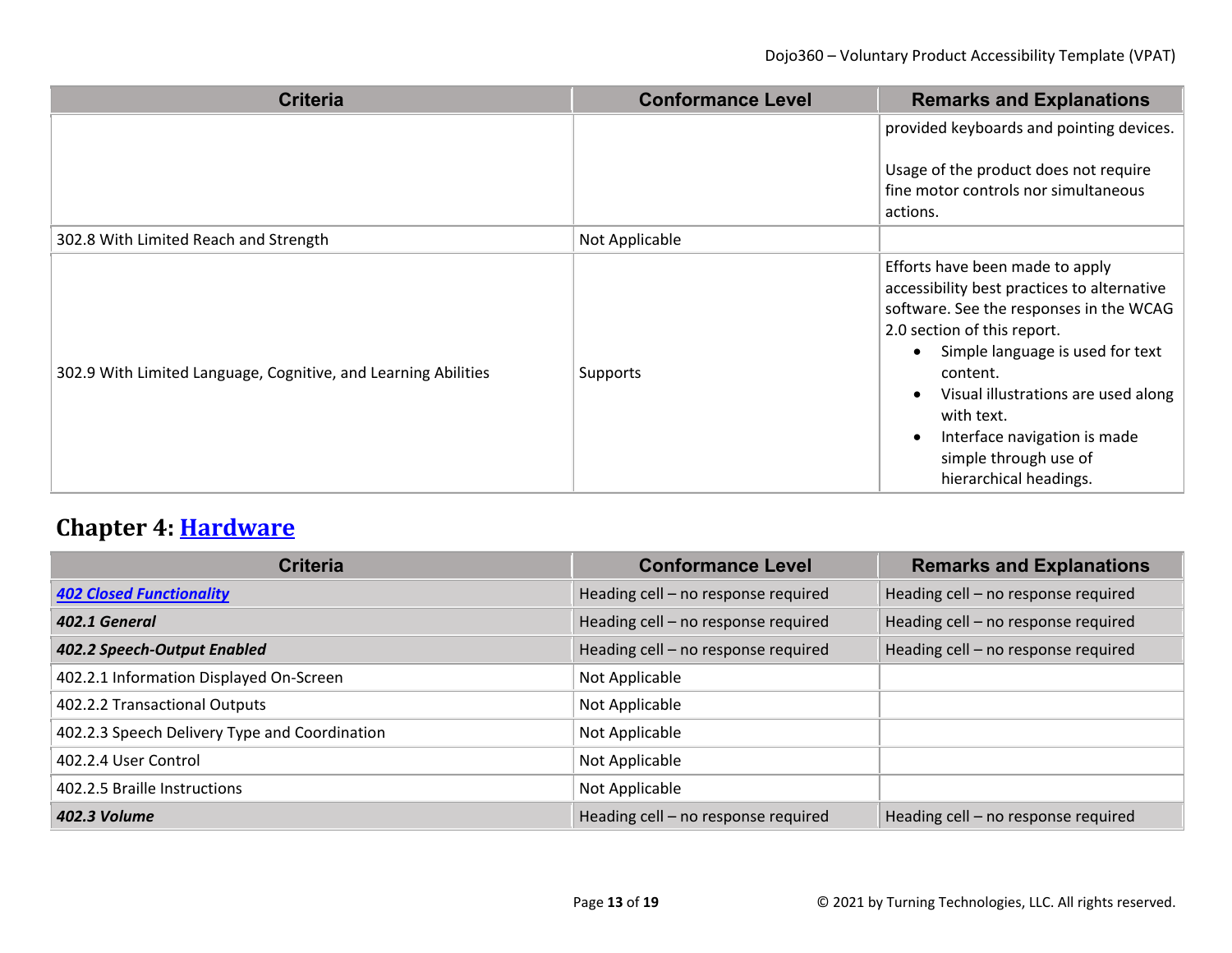| <b>Criteria</b>                                                   | <b>Conformance Level</b>            | <b>Remarks and Explanations</b>     |
|-------------------------------------------------------------------|-------------------------------------|-------------------------------------|
| 402.3.1 Private Listening                                         | Not Applicable                      |                                     |
| 402.3.2 Non-private Listening                                     | Not Applicable                      |                                     |
| 402.4 Characters on Display Screens                               | Not Applicable                      |                                     |
| 402.5 Characters on Variable Message Signs                        | Not Applicable                      |                                     |
| <b>403 Biometrics</b>                                             | Heading cell - no response required | Heading cell - no response required |
| 403.1 General                                                     | Not Applicable                      |                                     |
| <b>404 Preservation of Information Provided for Accessibility</b> | Heading cell - no response required | Heading cell - no response required |
| 404.1 General                                                     | Not Applicable                      |                                     |
| <b>405 Privacy</b>                                                | Heading cell - no response required | Heading cell - no response required |
| 405.1 General                                                     | Not Applicable                      |                                     |
| <b>406 Standard Connections</b>                                   | Heading cell - no response required | Heading cell - no response required |
| 406.1 General                                                     | Not Applicable                      |                                     |
| 407 Operable Parts                                                | Heading cell - no response required | Heading cell - no response required |
| 407.2 Contrast                                                    | Not Applicable                      |                                     |
| 407.3 Input Controls                                              | Heading cell - no response required | Heading cell - no response required |
| 407.3.1 Tactilely Discernible                                     | Not Applicable                      |                                     |
| 407.3.2 Alphabetic Keys                                           | Not Applicable                      |                                     |
| 407.3.3 Numeric Keys                                              | Not Applicable                      |                                     |
| 407.4 Key Repeat                                                  | Not Applicable                      |                                     |
| 407.5 Timed Response                                              | Not Applicable                      |                                     |
| 407.6 Operation                                                   | Not Applicable                      |                                     |
| 407.7 Tickets, Fare Cards, and Keycards                           | Not Applicable                      |                                     |
| 407.8 Reach Height and Depth                                      | Heading cell - no response required | Heading cell - no response required |
| 407.8.1 Vertical Reference Plane                                  | Not Applicable                      |                                     |
| 407.8.1.1 Vertical Plane for Side Reach                           | Not Applicable                      |                                     |
| 407.8.1.2 Vertical Plane for Forward Reach                        | Not Applicable                      |                                     |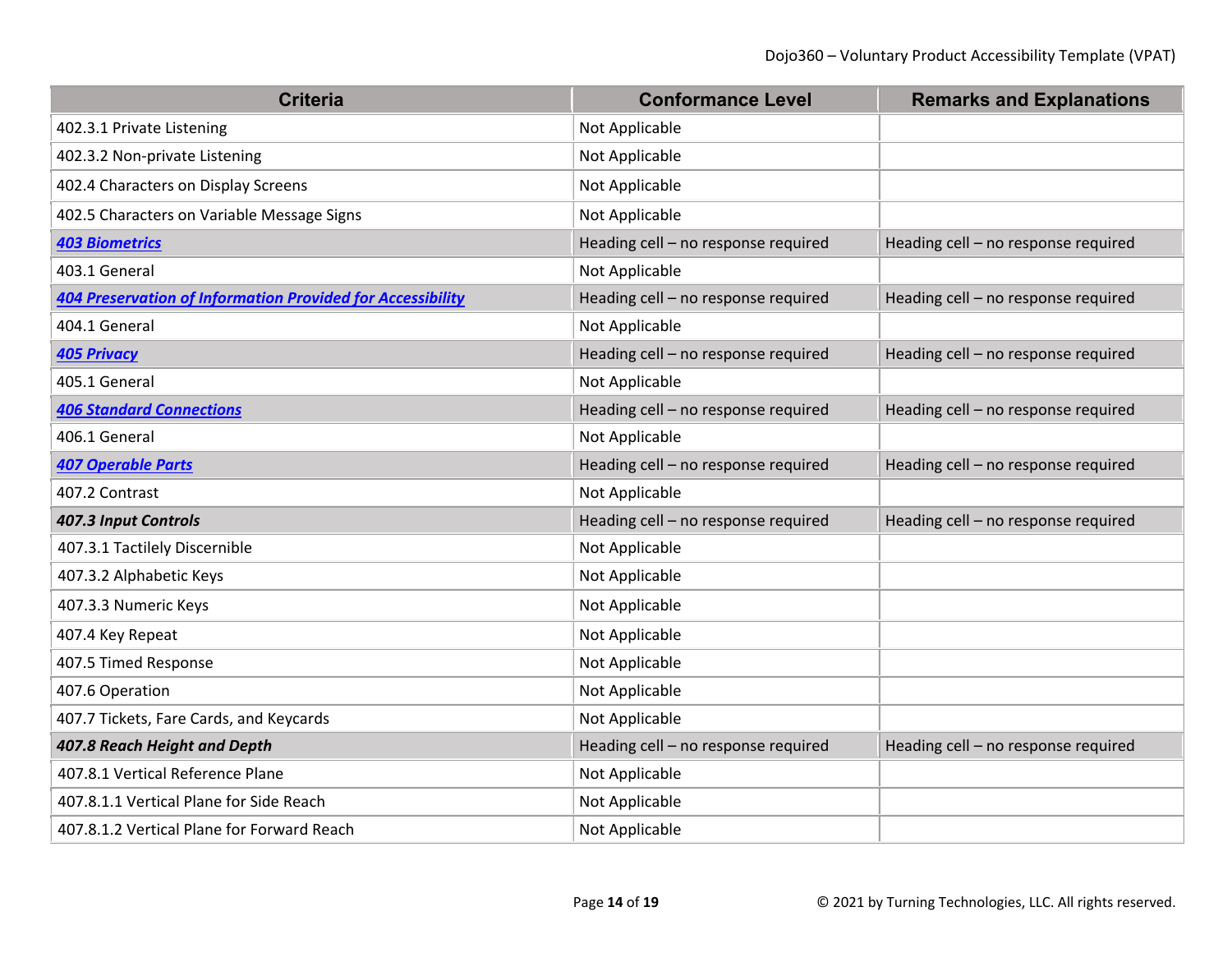| <b>Criteria</b>                                                           | <b>Conformance Level</b>            | <b>Remarks and Explanations</b>     |
|---------------------------------------------------------------------------|-------------------------------------|-------------------------------------|
| 407.8.2 Side Reach                                                        | Not Applicable                      |                                     |
| 407.8.2.1 Unobstructed Side Reach                                         | Not Applicable                      |                                     |
| 407.8.2.2 Obstructed Side Reach                                           | Not Applicable                      |                                     |
| 407.8.3 Forward Reach                                                     | Not Applicable                      |                                     |
| 407.8.3.1 Unobstructed Forward Reach                                      | Not Applicable                      |                                     |
| 407.8.3.2 Obstructed Forward Reach                                        | Not Applicable                      |                                     |
| 407.8.3.2.1 Operable Part Height for ICT with Obstructed Forward Reach    | Not Applicable                      |                                     |
| 407.8.3.2.2 Knee and Toe Space under ICT with Obstructed Forward<br>Reach | Not Applicable                      |                                     |
| <b>408 Display Screens</b>                                                | Heading cell - no response required | Heading cell - no response required |
| 408.2 Visibility                                                          | Not Applicable                      |                                     |
| 408.3 Flashing                                                            | Not Applicable                      |                                     |
| <b>409 Status Indicators</b>                                              | Heading cell - no response required | Heading cell - no response required |
| 409.1 General                                                             | Not Applicable                      |                                     |
| <b>410 Color Coding</b>                                                   | Heading cell - no response required | Heading cell - no response required |
| 410.1 General                                                             | Not Applicable                      |                                     |
| <b>411 Audible Signals</b>                                                | Heading cell - no response required | Heading cell - no response required |
| 411.1 General                                                             | Not Applicable                      |                                     |
| <b>412 ICT with Two-Way Voice Communication</b>                           | Heading cell - no response required | Heading cell - no response required |
| 412.2 Volume Gain                                                         | Heading cell - no response required | Heading cell - no response required |
| 412.2.1 Volume Gain for Wireline Telephones                               | Not Applicable                      |                                     |
| 412.2.2 Volume Gain for Non-Wireline ICT                                  | Not Applicable                      |                                     |
| 412.3 Interference Reduction and Magnetic Coupling                        | Heading cell - no response required | Heading cell - no response required |
| 412.3.1 Wireless Handsets                                                 | Not Applicable                      |                                     |
| 412.3.2 Wireline Handsets                                                 | Not Applicable                      |                                     |
| 412.4 Digital Encoding of Speech                                          | Not Applicable                      |                                     |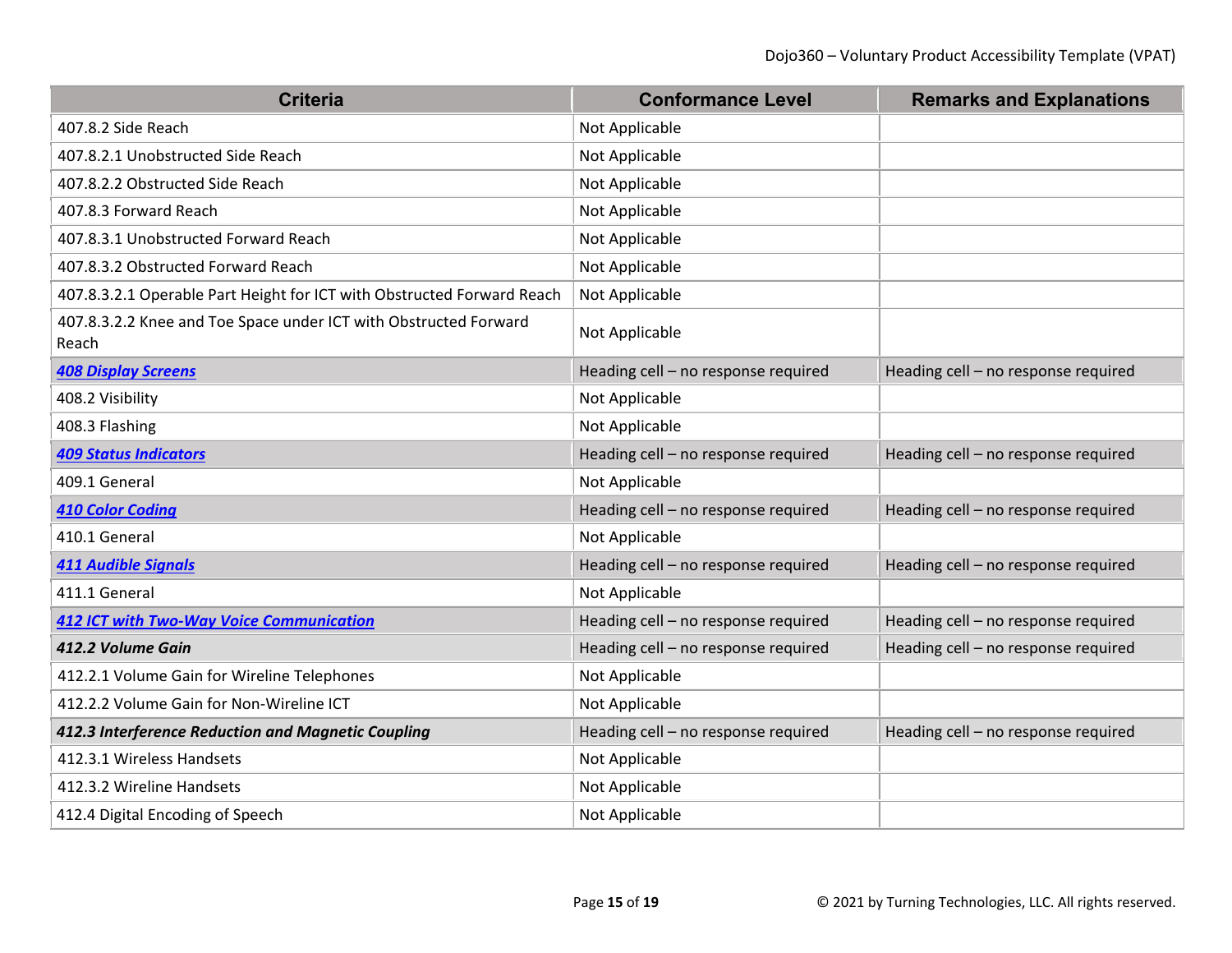| <b>Criteria</b>                                              | <b>Conformance Level</b>            | <b>Remarks and Explanations</b>     |
|--------------------------------------------------------------|-------------------------------------|-------------------------------------|
| 412.5 Real-Time Text Functionality                           | Reserved for future                 | Reserved for future                 |
| 412.6 Caller ID                                              | Not Applicable                      |                                     |
| 412.7 Video Communication                                    | Not Applicable                      |                                     |
| 412.8 Legacy TTY Support                                     | Heading cell - no response required | Heading cell - no response required |
| 412.8.1 TTY Connectability                                   | Not Applicable                      |                                     |
| 412.8.2 Voice and Hearing Carry Over                         | Not Applicable                      |                                     |
| 412.8.3 Signal Compatibility                                 | Not Applicable                      |                                     |
| 412.8.4 Voice Mail and Other Messaging Systems               | Not Applicable                      |                                     |
| <b>413 Closed Caption Processing Technologies</b>            | Heading cell - no response required | Heading cell - no response required |
| 413.1.1 Decoding and Display of Closed Captions              | Not Applicable                      |                                     |
| 413.1.2 Pass-Through of Closed Caption Data                  | Not Applicable                      |                                     |
| <b>414 Audio Description Processing Technologies</b>         | Heading cell - no response required | Heading cell - no response required |
| 414.1.1 Digital Television Tuners                            | Not Applicable                      |                                     |
| 414.1.2 Other ICT                                            | Not Applicable                      |                                     |
| <b>415 User Controls for Captions and Audio Descriptions</b> | Heading cell - no response required | Heading cell - no response required |
| 415.1.1 Caption Controls                                     | Not Applicable                      |                                     |
| 415.1.2 Audio Description Controls                           | Not Applicable                      |                                     |

## **Chapter 5: [Software](https://www.access-board.gov/guidelines-and-standards/communications-and-it/about-the-ict-refresh/final-rule/text-of-the-standards-and-guidelines#501-general)**

| <b>Criteria</b>                                       | <b>Conformance Level</b>            | <b>Remarks and Explanations</b>                                                                                  |
|-------------------------------------------------------|-------------------------------------|------------------------------------------------------------------------------------------------------------------|
| 501.1 Scope - Incorporation of WCAG 2.0 AA            | See WCAG 2.0 section                | See information in WCAG 2.0 section                                                                              |
| <b>502 Interoperability with Assistive Technology</b> | Heading cell - no response required | Heading cell - no response required                                                                              |
| 502.2.1 User Control of Accessibility Features        | Not Applicable                      | The product is not considered platform<br>software as defined by Section 508.                                    |
| 502.2.2 No Disruption of Accessibility Features       | Supports                            | The product is compatible with operating<br>system and browser accessibility features<br>configured by the user. |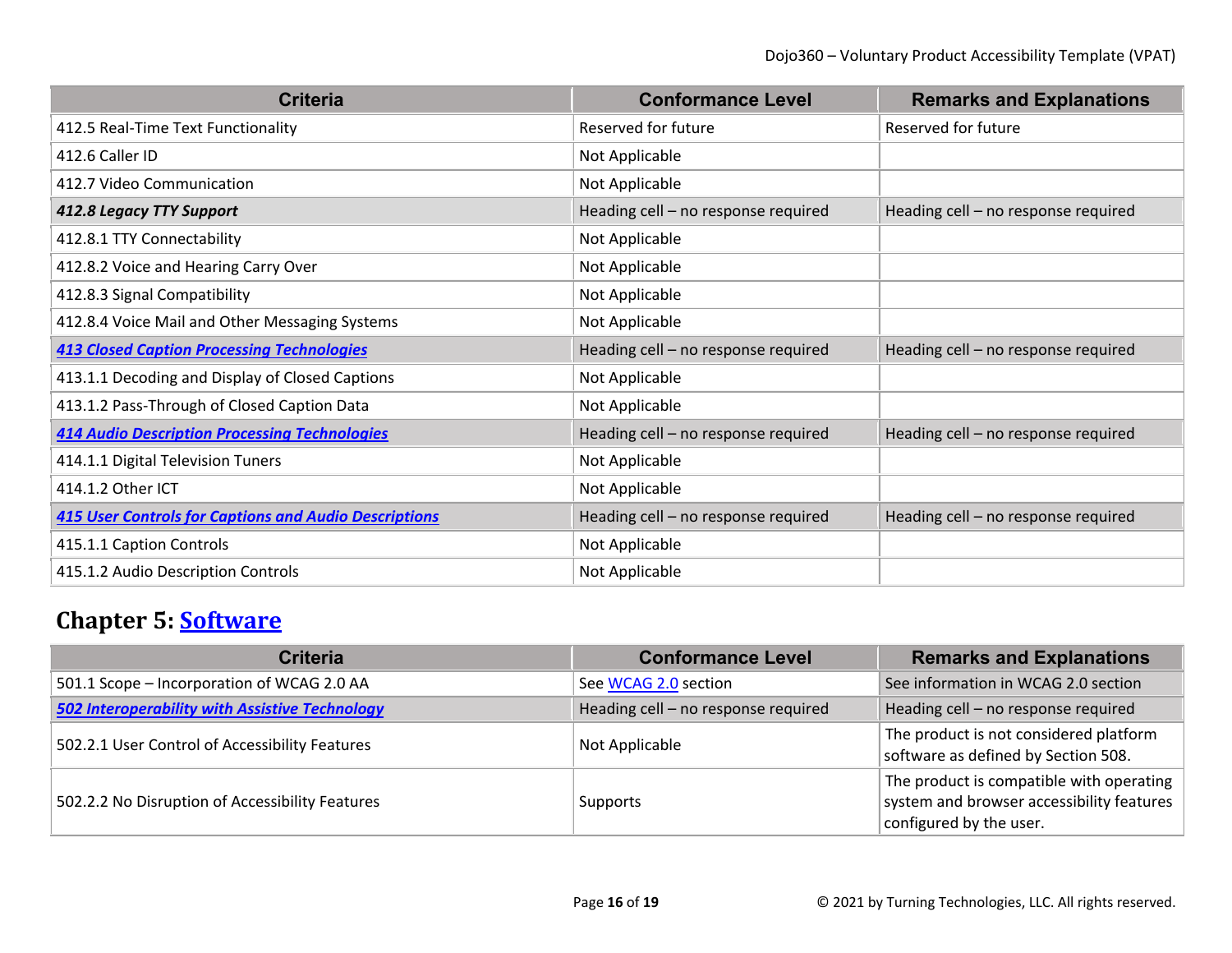| <b>Criteria</b>                                        | <b>Conformance Level</b>            | <b>Remarks and Explanations</b>                                                                                                                                                                                                                      |
|--------------------------------------------------------|-------------------------------------|------------------------------------------------------------------------------------------------------------------------------------------------------------------------------------------------------------------------------------------------------|
| <b>502.3 Accessibility Services</b>                    | Heading cell - no response required | Heading cell - no response required                                                                                                                                                                                                                  |
| 502.3.1 Object Information                             | <b>Partially Supports</b>           | The product is not considered platform<br>software as defined by Section 508.<br>Most content conveyed visually<br>$\bullet$<br>through presentation can be<br>programmatically determined by<br>assistive technologies or are<br>available in text. |
| 502.3.2 Modification of Object Information             | Not Applicable                      |                                                                                                                                                                                                                                                      |
| 502.3.3 Row, Column, and Headers                       | Not Applicable                      |                                                                                                                                                                                                                                                      |
| 502.3.4 Values                                         | Not Applicable                      |                                                                                                                                                                                                                                                      |
| 502.3.5 Modification of Values                         | Not Applicable                      |                                                                                                                                                                                                                                                      |
| 502.3.6 Label Relationships                            | Not Applicable                      |                                                                                                                                                                                                                                                      |
| 502.3.7 Hierarchical Relationships                     | Not Applicable                      |                                                                                                                                                                                                                                                      |
| 502.3.8 Text                                           | Not Applicable                      |                                                                                                                                                                                                                                                      |
| 502.3.9 Modification of Text                           | Not Applicable                      |                                                                                                                                                                                                                                                      |
| 502.3.10 List of Actions                               | Not Applicable                      |                                                                                                                                                                                                                                                      |
| 502.3.11 Actions on Objects                            | Not Applicable                      |                                                                                                                                                                                                                                                      |
| 502.3.12 Focus Cursor                                  | Not Applicable                      |                                                                                                                                                                                                                                                      |
| 502.3.13 Modification of Focus Cursor                  | Not Applicable                      |                                                                                                                                                                                                                                                      |
| 502.3.14 Event Notification                            | Not Applicable                      |                                                                                                                                                                                                                                                      |
| 502.4 Platform Accessibility Features                  | Not Applicable                      |                                                                                                                                                                                                                                                      |
| <b>503 Applications</b>                                | Heading cell - no response required | Heading cell - no response required                                                                                                                                                                                                                  |
| 503.2 User Preferences                                 | Not Applicable                      | Turning Technologies does not provide<br>user interfaces that function as assistive<br>technology.                                                                                                                                                   |
| 503.3 Alternative User Interfaces                      | Not Applicable                      | Turning Technologies does not provide<br>any alternative user interfaces that<br>function as assistive technology.                                                                                                                                   |
| 503.4 User Controls for Captions and Audio Description | Heading cell - no response required | Heading cell - no response required                                                                                                                                                                                                                  |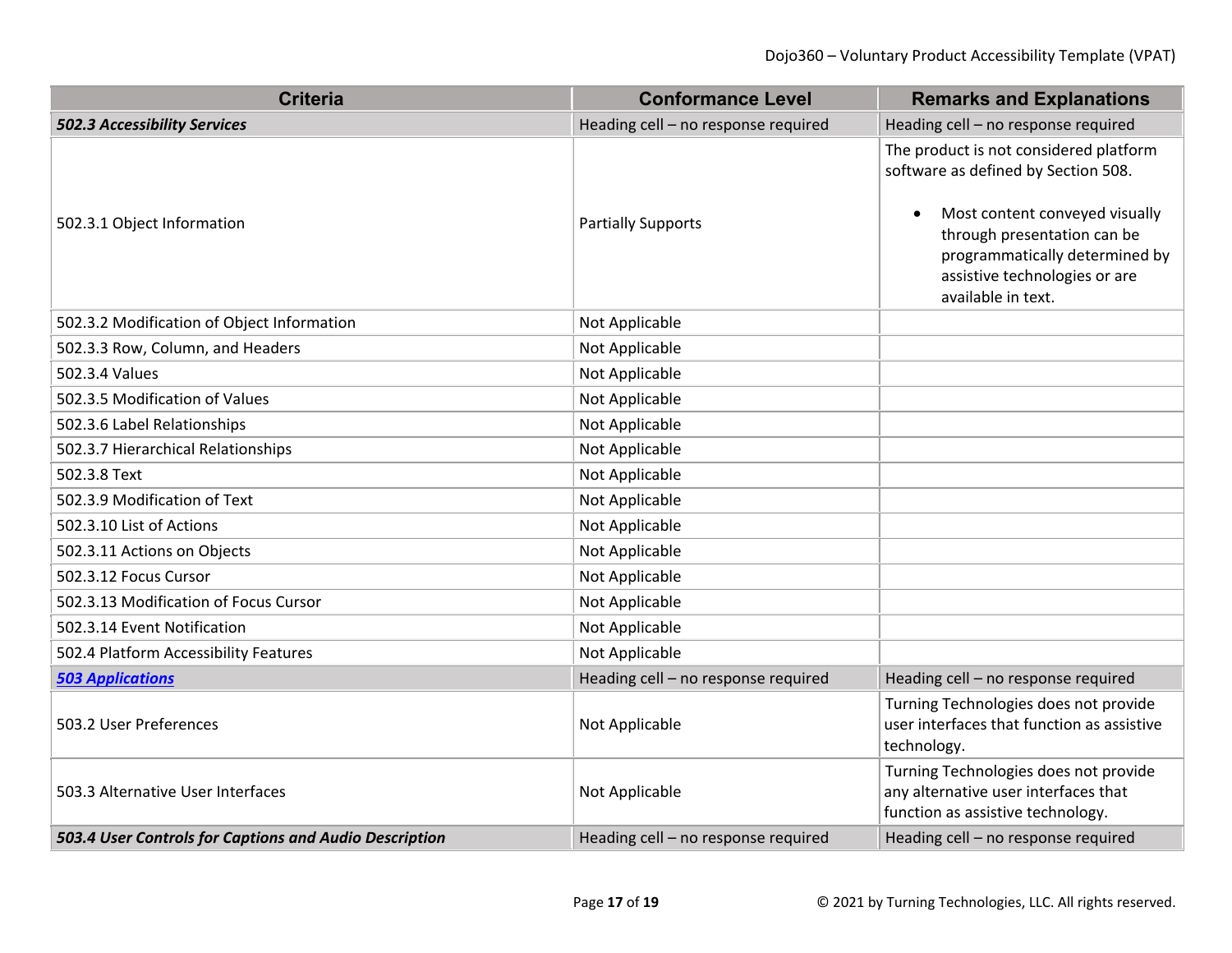| <b>Criteria</b>                                                                        | <b>Conformance Level</b>            | <b>Remarks and Explanations</b>     |
|----------------------------------------------------------------------------------------|-------------------------------------|-------------------------------------|
| 503.4.1 Caption Controls                                                               | Not Applicable                      |                                     |
| 503.4.2 Audio Description Controls                                                     | Not Applicable                      |                                     |
| <b>504 Authoring Tools</b>                                                             | Heading cell - no response required | Heading cell - no response required |
| 504.2 Content Creation or Editing (if not authoring tool, enter "not<br>applicable")   | See WCAG 2.0 section                | See information in WCAG 2.0 section |
| 504.2.1 Preservation of Information Provided for Accessibility in Format<br>Conversion | Not Applicable                      |                                     |
| 504.2.2 PDF Export                                                                     | <b>Partially Supports</b>           |                                     |
| 504.3 Prompts                                                                          | Not Applicable                      |                                     |
| 504.4 Templates                                                                        | Not Applicable                      |                                     |

## **Chapter 6: [Support Documentation and Services](https://www.access-board.gov/guidelines-and-standards/communications-and-it/about-the-ict-refresh/final-rule/text-of-the-standards-and-guidelines#601-general)**

| <b>Criteria</b>                                                  | <b>Conformance Level</b>            | <b>Remarks and Explanations</b>                                                                                                                                                                                           |
|------------------------------------------------------------------|-------------------------------------|---------------------------------------------------------------------------------------------------------------------------------------------------------------------------------------------------------------------------|
| 601.1 Scope                                                      | Heading cell - no response required | Heading cell - no response required                                                                                                                                                                                       |
| <b>602 Support Documentation</b>                                 | Heading cell - no response required | Heading cell - no response required                                                                                                                                                                                       |
| 602.2 Accessibility and Compatibility Features                   | Does Not Support                    | Accessibility related documentation is<br>currently not available to users.                                                                                                                                               |
| 602.3 Electronic Support Documentation                           | See WCAG 2.0 section                | See information in WCAG 2.0 section                                                                                                                                                                                       |
| 602.4 Alternate Formats for Non-Electronic Support Documentation | Does Not Support                    | Accessibility related documentation is                                                                                                                                                                                    |
|                                                                  |                                     | currently not available to users.                                                                                                                                                                                         |
| <b>603 Support Services</b>                                      | Heading cell - no response required | Heading cell - no response required                                                                                                                                                                                       |
| 603.2 Information on Accessibility and Compatibility Features    | <b>Partially Supports</b>           | VPAT for products is publicly available on<br>Turning Technologies official website<br>(https://www.turning.com/accessibility)                                                                                            |
| 603.3 Accommodation of Communication Needs                       | Supports                            | Turning Technologies support can be reached<br>via telephone (1-866-756-3015), email<br>(support@turningtechnologies.com), or<br>through the teams support ticket system<br>(turning.force.com/support/s/contactsupport). |